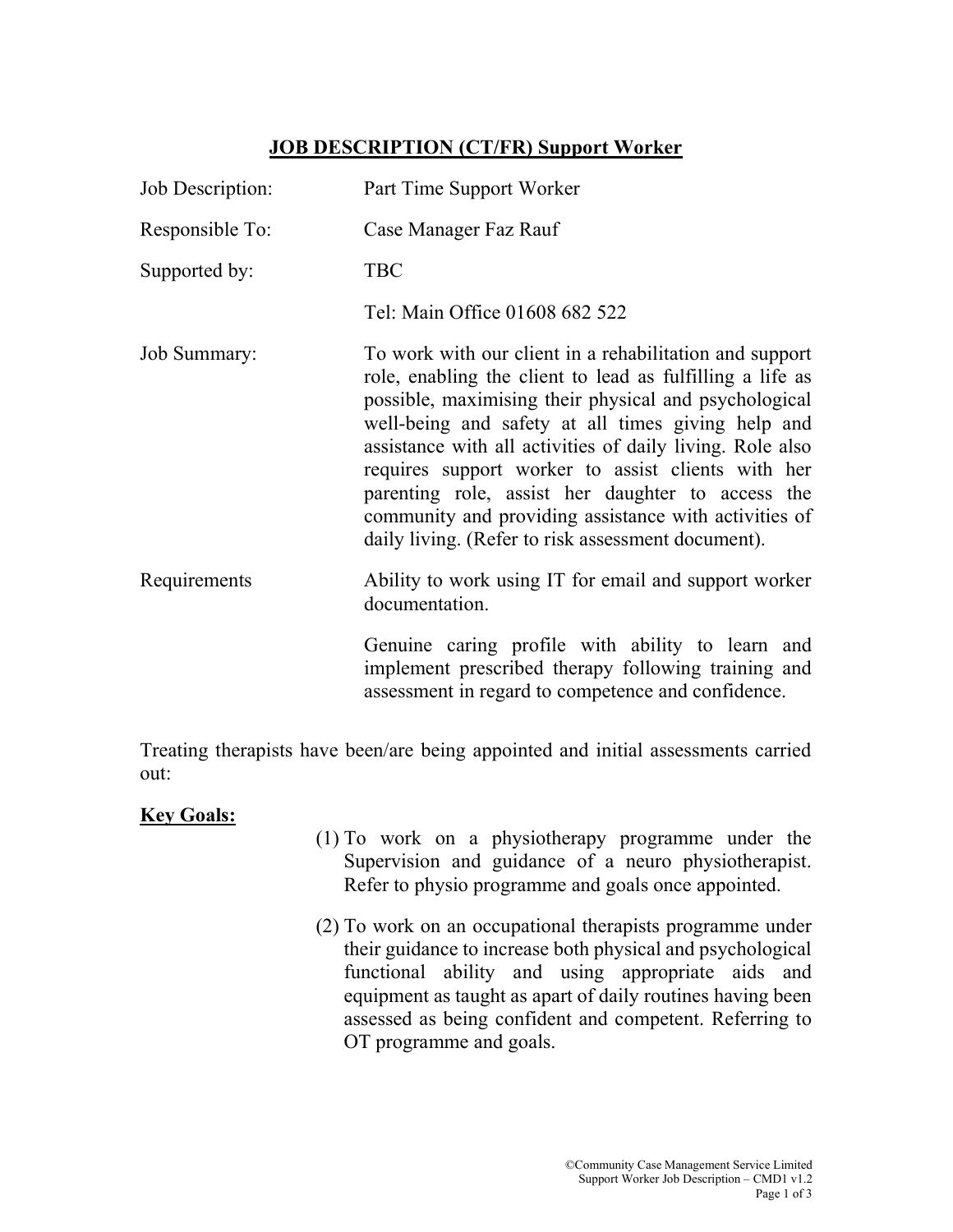- (3) Generally to work on an active programme of support to include a range of activities. To support recommendations made by the treating therapists.
- (6)To escort client and/or her daughter to therapy sessions and for outings, and to drive him/her on outings. Drivers licence is not essential, but referable. You must feel confident using public transport if you do not hold drivers licence. Holidays will be by arrangement.
- (4) Respect the need for confidentiality when client or their family speak/communicate on matters of a private and personal nature.
- (5) Enable client and her daughter to make choices and decisions whenever possible.
- (6) Read and keep updated with all CCMS policies and procedures

## Aids to Daily Living: Ξ

|              | Help to keep family's house clean and tidy.<br>$\ddot{1}$                                                                                                                                                                                                                                          |
|--------------|----------------------------------------------------------------------------------------------------------------------------------------------------------------------------------------------------------------------------------------------------------------------------------------------------|
|              | $\ddot{i}$<br>Report any breakages as soon as possible.                                                                                                                                                                                                                                            |
|              | Report any hazards or health and safety concerns<br>$\overline{111}$<br>as soon as possible.                                                                                                                                                                                                       |
|              | Check all equipment is in safe working order as<br>iv)<br>per risk assessment requirements.                                                                                                                                                                                                        |
|              | Take daughter shopping, outings etc.<br>V)                                                                                                                                                                                                                                                         |
|              | No personal care involved but may change<br>$\rm\,vi)$<br>depending on clients needs.                                                                                                                                                                                                              |
| Petty Cash:  | Be responsible for any "petty cash" which maybe made<br>available to you and keep a record of expenditure with<br>receipts for the case manager.                                                                                                                                                   |
| Pay Monthly: | A form will be forwarded to you for completion<br>regarding details required. Hours will be collected on<br>order to be sent to payroll before the last Friday in the<br>month. You will be paid by cheque/BACS for the 1 <sup>st</sup> of<br>each month or as soon as can be arranged thereafter. |
| Contract:    | There will be a three-month probationary period with a<br>formal appraisal three months thereafter.                                                                                                                                                                                                |